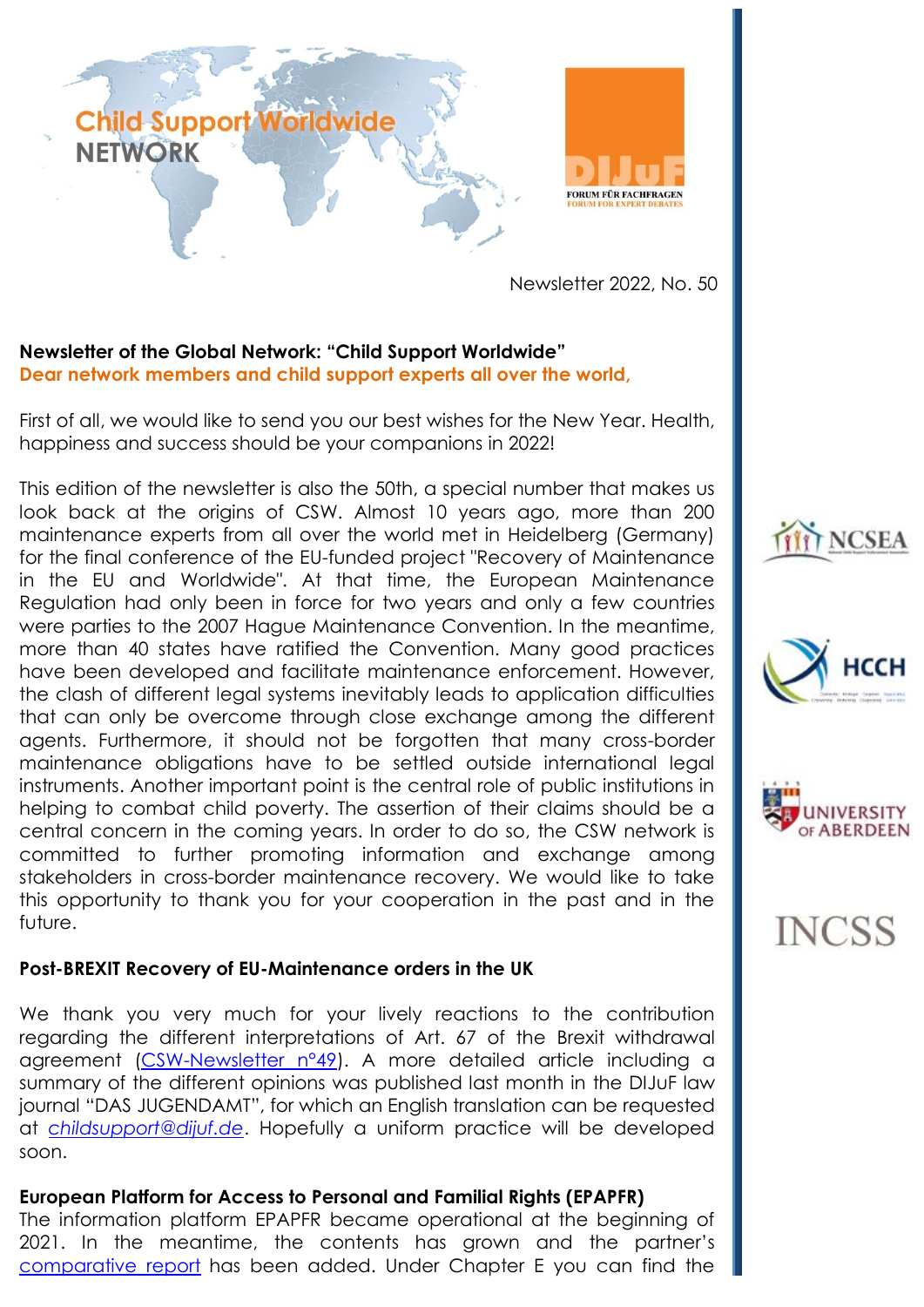conclusions and recommendations regarding maintenance obligations.

**New Advance Maintenance Act in Czech Republic** (Zákon o náhradním výživném pro nezaopatřené dítě a o změně některých souvisejících zákonů (zákon o náhradním výživném) [Tisk 898 ve Sbírce zákonů \(psp.cz\)](https://www.psp.cz/sqw/sbirka.sqw?o=8&T=898)

From July 2021, children living in the Czech Republic are entitled to apply for the payment of advance child maintenance. The Czech Republic is the 20<sup>th</sup> State of the EU introducing such crucial financial support for maintenance creditors in case of non-payment by the debtor.

The key points of the new Advance Maintenance Act are:

- $\triangleright$  Residence of the child in the Czech Republic or custodial parent is an EU citizen residing in the Czech Republic.
- $\triangleright$  Existence of a maintenance order.
- $\triangleright$  Pendency of enforcement proceedings.
- $\triangleright$  Payment in the amount of the maintenance order, maximum 3000 CZK.
- Maintenance claims are transferred to the State by way of administrative decision and shall be recovered by the Labour Office.

# **Meeting of the HCCH Administrative Cooperation Working Group**

The Administrative Cooperation Working Group (ACWG) on the 2007 Child Support Convention met on 6 and 7 December 2021 via videoconference. This meeting of the ACWG discussed, in particular, the collection of statistics under the 2007 Child Support Convention. During the meeting, the ACWG completed the development of a "standard report" as well as of a "voluntary / optional report". Work on these reports was initiated by the Permanent Bureau of the HCCH in April 2020, with the assistance of the ACWG in December 2020 and May 2021. To support this work, a sub-Working Group met in October-November 2021 to "focus on clearly defining data elements". The reports developed by the ACWG will be distributed to Members for comments before the end of January 2022. Preliminary versions of Prel. Docs No  $18A$  and  $18B$  are available, in English only with a French translation pending, on the HCCH website on the specialised page for the 2022 Special Commission.

## **CSW-Newsletter – get involved!**

Thank you for your feedback on the latest contributions!

You are cordially invited to continue sharing information with us regarding:

- $\triangleright$  Your national child support law and public supporting instruments,
- $\triangleright$  Private international law related to child support,
- $\triangleright$  The practice of cross-border recovery of child support in your State,
- Any events related to cross border recovery of child support.